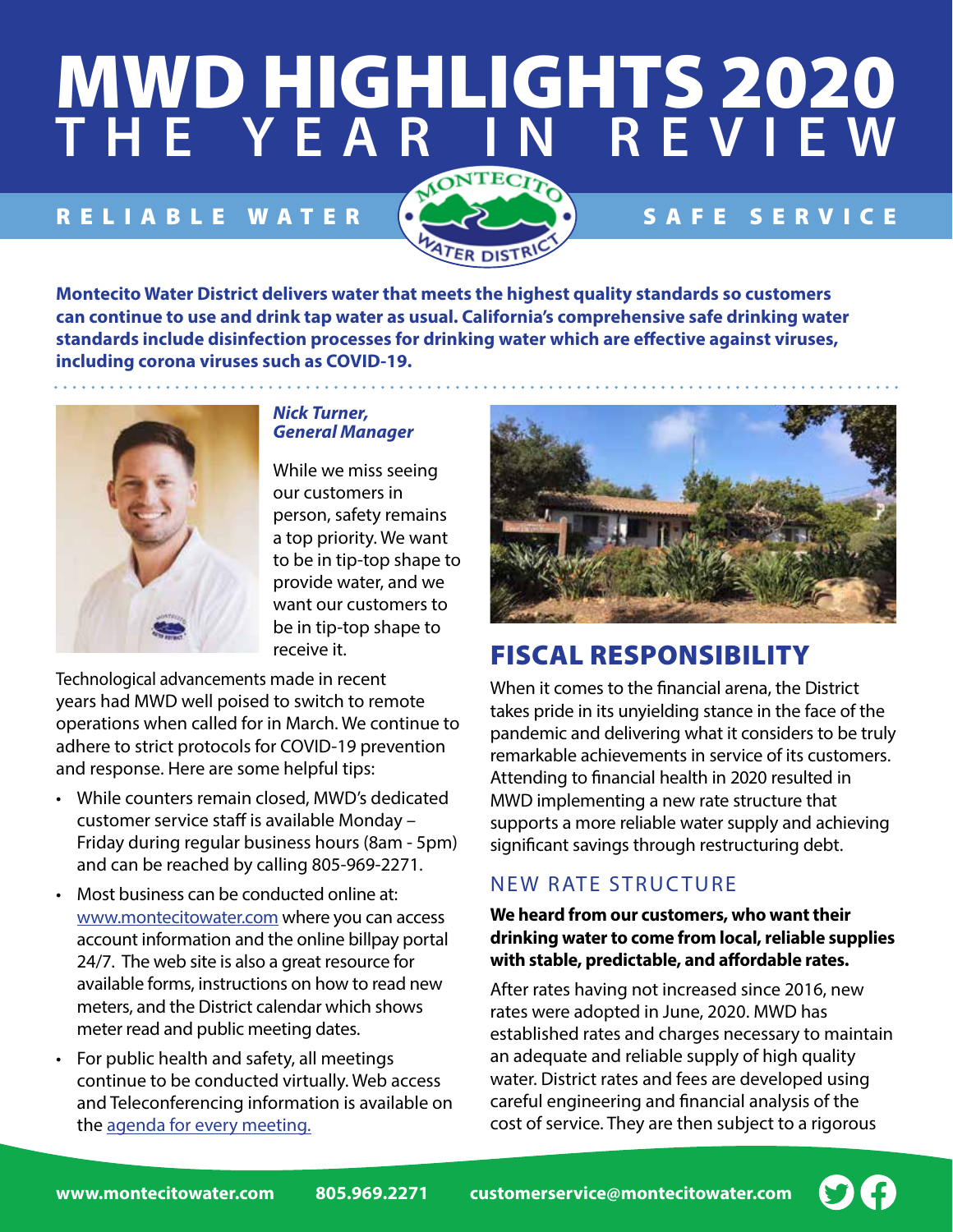#### **MWD HIGHLIGHTS 2020 THE YEAR IN REVIEW**

public review process. All charges reflect a fairness principle that all customers pay for the cost of providing safe and reliable water services—no more and no less. The majority of the District's costs are fixed, and customers are charged based on a combination of fixed cost and how much water is actually used. With the new rate structure approximately 56% of customers will see a decrease in their bills for the next 12 months, assuming their water consumption remains the same as it has been in the past.



#### DEBT REDUCTION

#### **Sophisticated transactions, significant savings.**

MWD Board and staff coordinated a highly successful multi-faceted refinancing transaction in September, 2020 that will save the District approximately \$3.3 million in the coming nine years. Recognizing the unprecedented low interest rates this year, the District's Finance Committee moved swiftly to uncover opportunities to restructure long-term debt obligations. Two outstanding debts were combined: \$13,360,000 in 2010 Certificates of Participation (COP) bonds at approximately 5.17% interest rate and \$4,962,107 in a Department of Water Resources (DWR) State Revolving Fund (SRF) loan at 2.513%. At the time of refinancing, debt was further reduced by a \$3,000,000 cash payment made possible by settlement funds from Southern California Edison. Consequently, the District has reduced its refinanced debt obligation to \$11,390,000 at an interest rate of 1.21%.

*Note: At the December 15, 2020 Board Meeting the annual independent audit for Fiscal Year 2020 presented an unmodified opinion, which is the most favorable rating available.* 

# WATER SUPPLY

#### **The District shored up supplies this year and is better-positioned for the long-term with a more diversified portfolio of water sources.**

On June 25, 2020 the District approved a 50-year water supply agreement with the City of Santa Barbara, backed by the City's Charles E. Meyer Desalination Plant. This agreement provides the District with 1,430 acre-feet of water annually irrespective of hydrologic conditions. This new local water supply is nearly 100% reliable and will help mitigate the impact of ongoing and future regulatory, environmental and climatic challenges affecting the District's current water sources. Deliveries will commence in January 2022 and will drastically improve the District's long-term water supply outlook, providing approximately 40% of needed supply annually.

**The District's three-year water supply planning** outlook projects water supply availability through 2023, with heavy reliance on local surface water supplies, i.e. Cachuma Project and Jameson Lake. The increase in available local surface water supplies has provided the District with an opportunity to store surplus State Water Project allocations in a regional groundwater storage bank, i.e. Semitropic Water Storage District Groundwater Banking and Exchange Program, for use in future drought years or periods of below-average rainfall. The ,<br>charts below illustrate the contrast in water supply utilization between 2018 actuals—during the historic drought—and 2020 projections. For more details, please see the complete Quarterly Water [Supply update](https://www.montecitowater.com/doc/6980/) on our web site. ree-year water supply planning Groundwater Bappiy avail Cachuma Froject and  $\frac{1}{2}$ ng anoagn asan Lake allocations mowater storage be : Frogram, ion ▪ Do not anticipate acquiring any additional water designdetails, piease see the complete Quarterly <u>water</u>

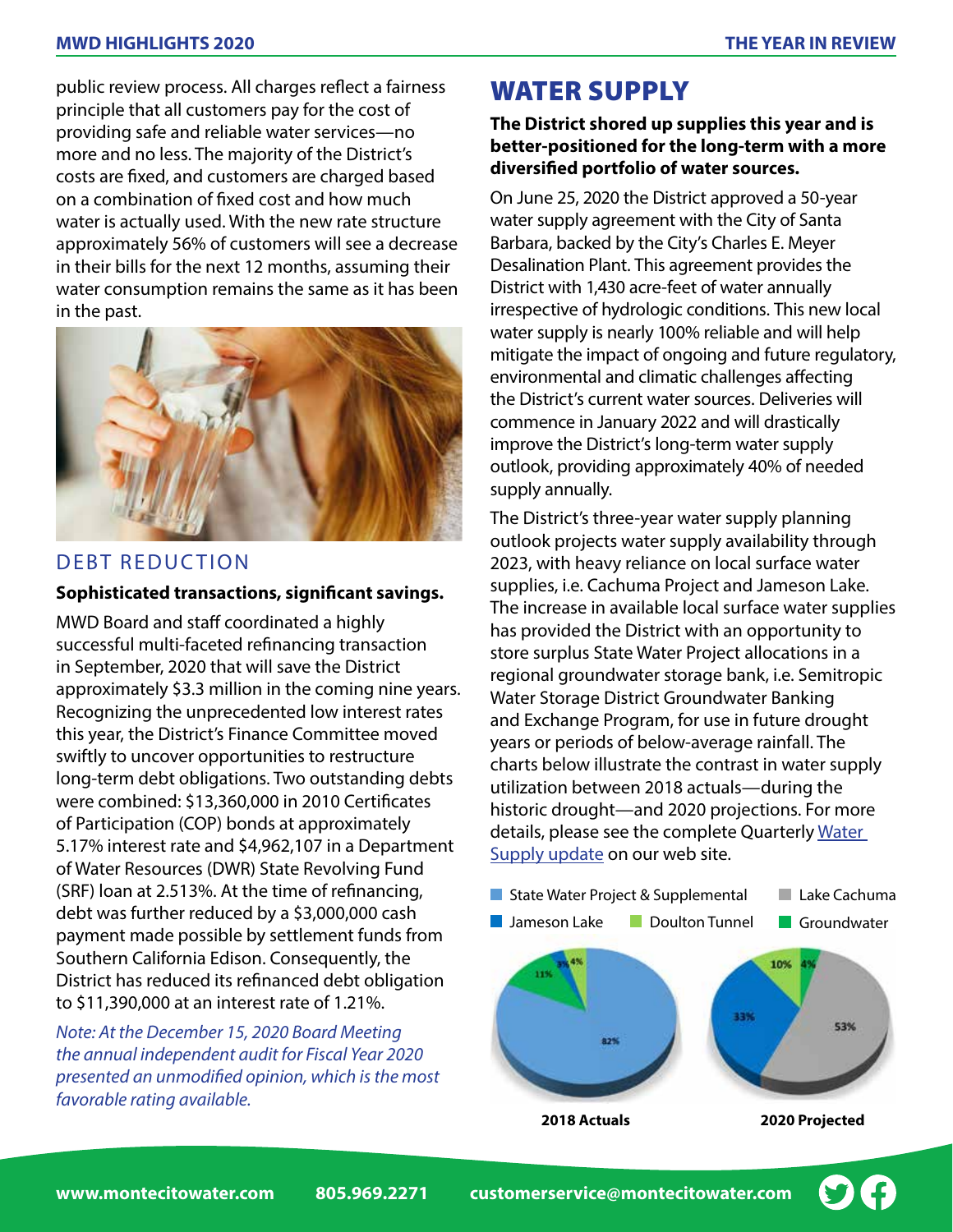

*Charles E. Meyer Desalination Plant*

#### RECYCLED WATER

The District remains focused on efficiently, effectively, and affordably implementing a recycled water project. Recycled Water would extend drinking water supplies, further enhance water supply reliability, and better prepare the District for future droughts. A Request for Proposals for preliminary design on appropriate facilities has been issued in accordance with the District's Recycled Water Facilities Plan. We look forward to keeping the public informed on continued progress.

#### CONSERVATION

The District's water shortage emergency continues at Stage 1, and current customer water use restrictions [\(Ordinance 96\)](https://www.montecitowater.com/doc/5392/) mirror those mandated by the State's campaign "Conservation is a California Way of Life." Customers are encouraged to call us at 805.969.2271 to schedule a complimentary "water efficiency check-up" which can be virtual or in-person, in English or Spanish, with our Conservation Specialist.

#### GROUNDWATER

The Montecito Groundwater Basin Groundwater Sustainability Agency (Montecito GSA) formed under the Montecito Water District in 2018 to address long-term sustainability of the basin as required by California's Sustainable Groundwater Management Act. Public participation in the Agency's work is highly encouraged. To learn more about the Montecito GSA, the importance of groundwater in this community, and the status of the Groundwater Sustainability Plan, please visit the web site: [www.montecitogsa.com.](http://www.montecitogsa.com/)

# FACILITIES & CAPITAL IMPROVEMENTS

The District is at work constantly, upgrading aging infrastructure to help prevent unanticipated water loss and improve water delivery reliability. The District operates and maintains over 110 miles of water distribution pipes, 4600 service connections, groundwater wells, pump stations, Juncal Dam, Jameson Lake, nine reservoirs and two water treatment facilities. Many District-owned pipes, reservoirs, and facilities were built in the 1920s. While timelines had to shift in response to changing circumstances a bit more than normal this year, MWD has pushed through on important projects nonetheless. Here are a few worth mentioning:

#### JAMESON LAKE

Water deliveries are steady from Jameson Lake after the District's successful implementation of treatment enhancements to address water quality issues resulting from the Thomas Fire incident and subsequent debris flows into the lake. Construction is currently underway to replace the caretaker's cabin and Alder Flume both of which were also destroyed. FEMA funding has essentially supported all of these recovery efforts.



#### SMART METERS

In 2020 more than 4,600 aging water meters were replaced with new ultrasonic water meters and transmitters. The next step is activating the automatic data collection process. We anticipate having the complete system in place before the end of 2021.

### SANTA ROSA WATER MAIN REPLACEMENT

Approximately 1-mile of nearly 100-year old water mains were replaced on Santa Rosa Lane from San Ysidro Road to San Leandro Lane.